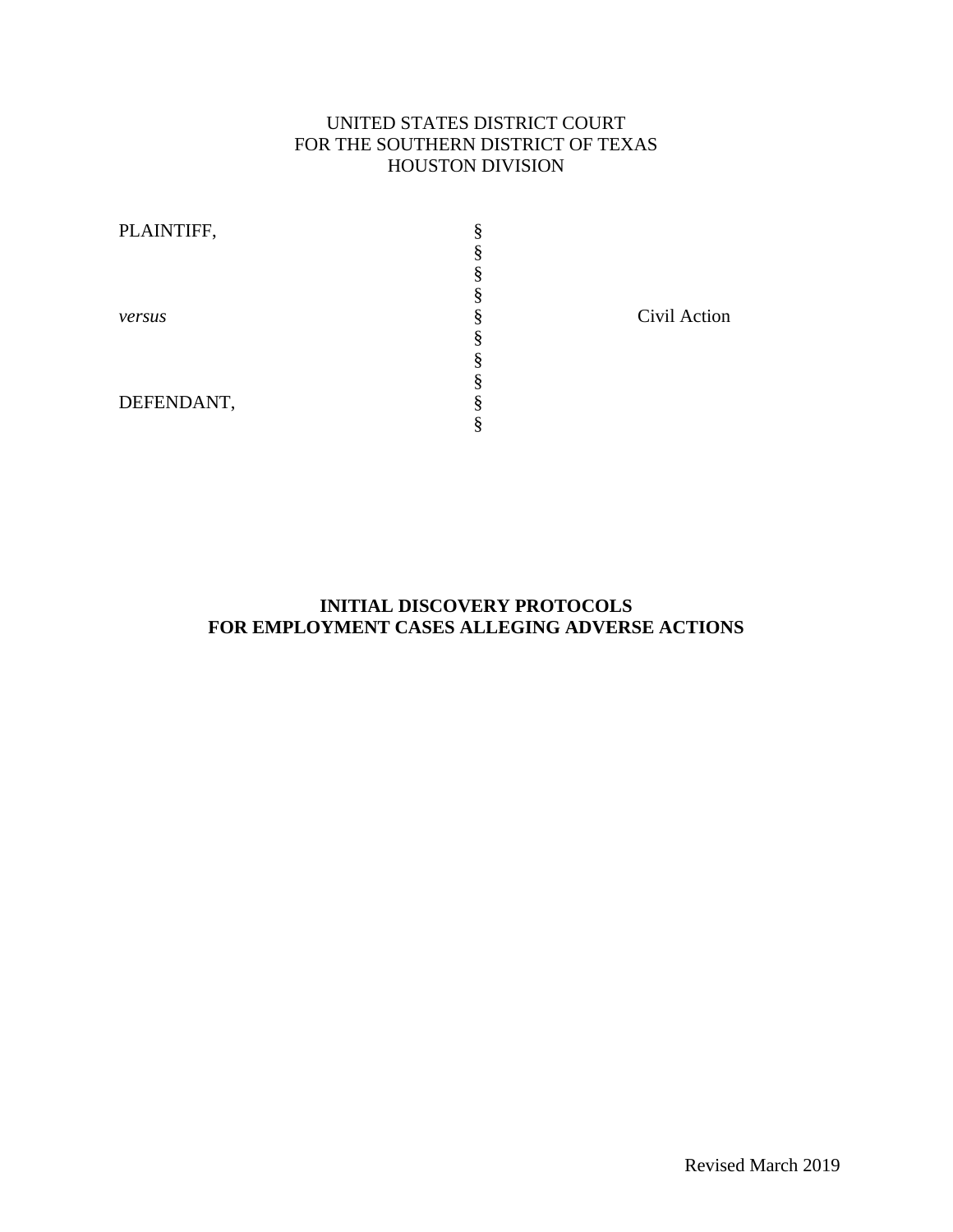## IN THE UNITED STATES DISTRICT COURT FOR THE SOUTHERN DISTRICT OF TEXAS HOUSTON DIVISION

 § Plaintiff(s), §

 $\S$ 

§

§

v.  $\frac{8}{8}$  CIVIL ACTION NO. H- §  $\S$ 

Defendant(s). §

# **ORDER FOR CERTAIN EMPLOYMENT CASES**

 This court is requiring **INITIAL DISCOVERY PROTOCOLS FOR EMPLOYMENT CASES ALLEGING ADVERSE ACTIONS**. The Initial Discovery Protocols will apply to all employment cases filed in this court that challenge one or more actions alleged to be adverse, except:

- 1. class actions; and
- 2. cases in which the allegations involve only:
	- a. violations of wage and hour laws under the Fair Labor Standards Act (FLSA); or
	- b. violations of the Employee Retirement Income Security Act (ERISA).

 The parties and counsel must comply with the Initial Discovery Protocols attached to this order. If any party believes that there is good cause why this case should be exempted from the Initial Discovery Protocols, in whole or in part, that party may raise the issue with the court.

 Within 30 days after the defendant's submission of a responsive pleading or motion, the parties must provide to one another the documents and information described in the Initial Discovery Protocols for the relevant time period. This obligation supersedes the parties' obligations to provide initial disclosures under F.R.C.P. 26(a)(l). The parties will use the documents and information exchanged in accordance with the Initial Discovery Protocols to prepare the F.R.C.P. 26(f) discovery plan.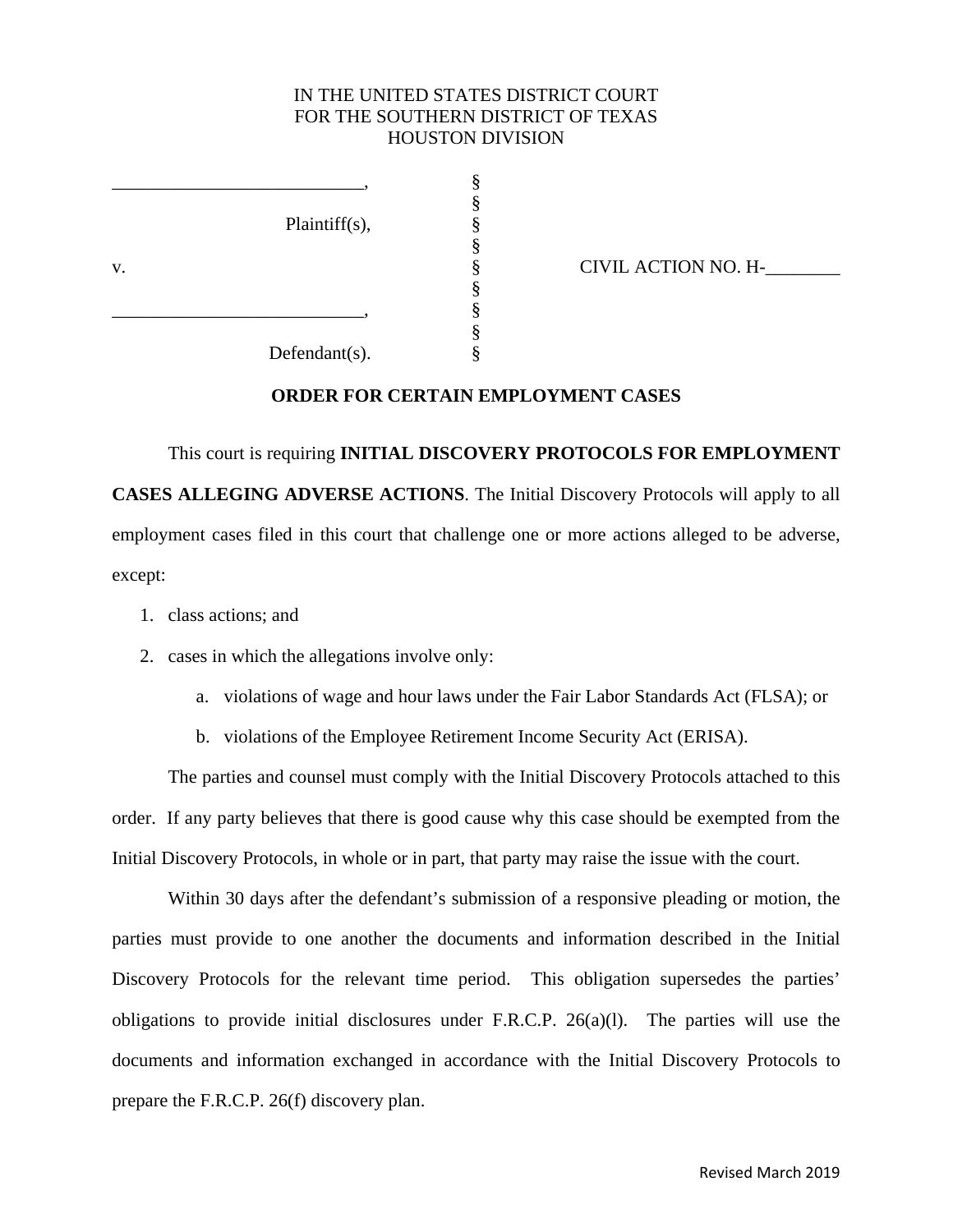The discovery provided under the Initial Discovery Protocols must comply with the F.R.C.P. obligations to certify and supplement discovery responses, as well as the form of production standards for documents and electronically stored information. As set forth in the Protocols, this Initial Discovery is not subject to objection except on the grounds set forth in F.R.C.P.  $26(b)(2)(B)$ .

 If any of the parties think that a protective order should be entered, the part[y/ies] seeking the order should request an order from the court as soon as possible, but no later than 15 days after the defendant's submission of a responsive pleading or motion. A model protective order is attached to this order and contains possible provisions that the court might use in a particular case. If the parties seek a protective order, the part[y/ies] seeking the order are encouraged to submit a proposed order that selects provisions the part[y/ies] believe[s] are appropriate.

 $\overline{\phantom{a}}$  , which is a set of the set of the set of the set of the set of the set of the set of the set of the set of the set of the set of the set of the set of the set of the set of the set of the set of the set of th

Signed on \_\_\_\_\_\_\_\_\_\_\_\_\_\_\_\_\_\_\_\_\_\_\_\_\_\_\_, at Houston, Texas.

 Lee H. Rosenthal Chief United States District Judge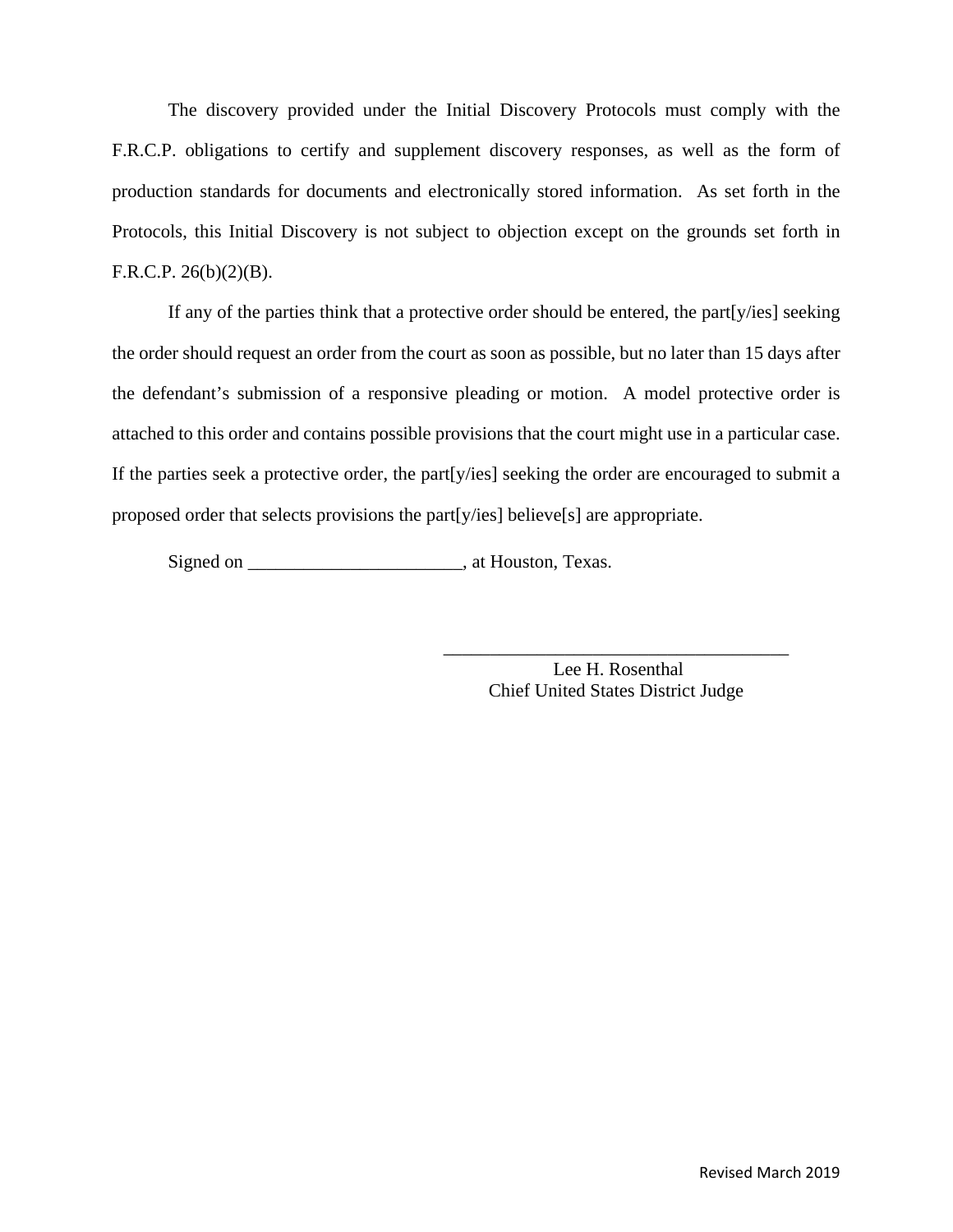# **INITIAL DISCOVERY PROTOCOLS FOR EMPLOYMENT CASES ALLEGING ADVERSE ACTION**

# **PART 1: INTRODUCTION AND DEFINITIONS.**

### **(1) Statement of purpose.**

- a. The Initial Discovery Protocols for Employment Cases Alleging Adverse Action is designed to be implemented by individual judges throughout the United States District Courts.
- b. In this court, the Initial Discovery Protocols will be implemented by standing order and will apply to all employment cases that challenge one or more actions alleged to be adverse, except:

i. class actions; or

ii.cases in which the allegations involve only:

- a. violations of wage and hour laws under the Fair Labor Standards Act (FLSA); or
- b. violations of the Employee Retirement Income Security Act (ERISA).

If any party believes that there is good cause why a particular case should be exempted, in whole or in part, from the Protocols, that party may raise the reasons with the court.

- c. The Initial Discovery Protocols are not intended to preclude or to modify the rights of any party for discovery as provided by the Federal Rules of Civil Procedure (F.R.C.P.) and other applicable local rules, but they are intended to supersede the parties' obligations to make initial disclosures pursuant to F.R.C.P.26(a)(1). The purpose is to encourage parties and their counsel to exchange the most relevant information and documents early in the case, to assist in framing the issues to be resolved and to plan for more efficient and targeted discovery.
- d. The Initial Discovery Protocols were prepared by a group of highly experienced attorneys from across the country who regularly represent plaintiffs and/or defendants in employment matters. The information and documents identified are those most likely to be requested automatically by experienced counsel in any similar case. They are unlike initial disclosures pursuant to F.R.C.P. 26(a)(1) because they focus on the type of information most likely to be useful in narrowing the issues for employment discrimination cases.
- **(2) Definitions.** The following definitions apply to cases proceeding under the Initial Discovery Protocols.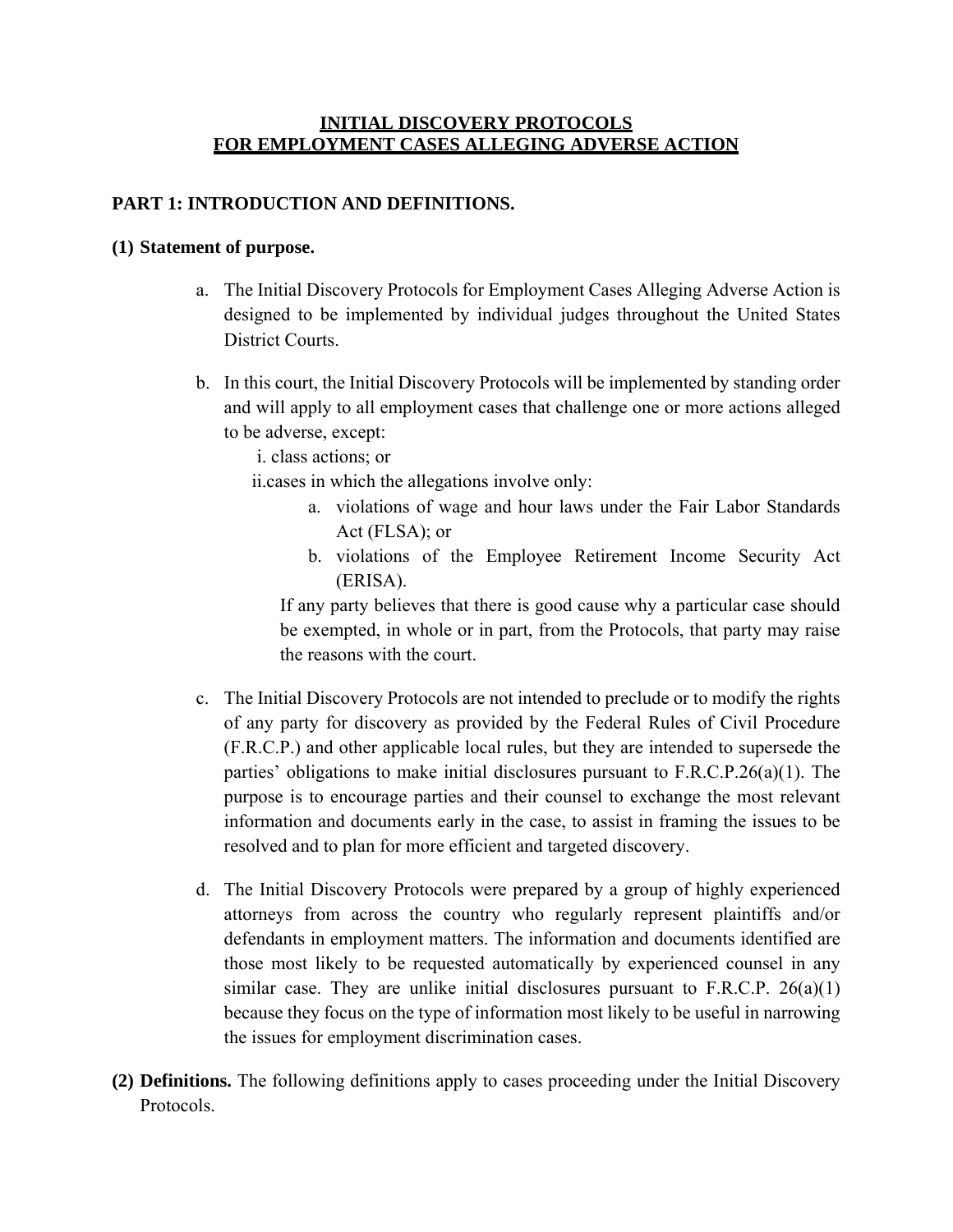- a. *Concerning***.** The term "concerning" means referring to, describing, evidencing, or constituting.
- b. *Document***.** The terms "document" and "documents" are defined to be synonymous in meaning and equal in scope to the terms "documents" and "electronically stored information" as used in F.R.C.P. 34(a).
- c. *Identify (Documents)***.** When referring to documents, to "identify" means to give, to the extent known: (i) the type of document; (ii) the general subject matter of the document; (iii) the date of the document; (iv) the author(s), according to the document; and (v) the person(s) to whom, according to the document, the document (or a copy) was to have been sent; or, alternatively, to produce the document.
- d. *Identify (Persons)***.** When referring to natural persons, to "identify" means to give the person's: (i) full name; (ii) present or last known address and telephone number; (iii) present or last known place of employment; (iv) present or last known job title; and (v) relationship, if any, to the plaintiff or defendant. Once a person has been identified in accordance with this subparagraph, only the name of that person need be listed in response to subsequent discovery requesting the identification of that person.

# **(3) Instructions.**

- a. For this Initial Discovery, the relevant time period begins three years before the date of the adverse action, unless otherwise specified.
- b. This Initial Discovery is not subject to objections except upon the grounds set3forth in F.R.C.P. 26(b)(2)(B).
- c. If a partial or incomplete answer or production is provided, the responding party shall state the reason that the answer or production is partial or incomplete.
- d. This Initial Discovery is subject to F.R.C.P. 26(e) regarding supplementation and F.R.C.P. 26(g) regarding certification of responses.
- e. This Initial Discovery is subject to F.R.C.P. 34(b)(2)(E) regarding form of production.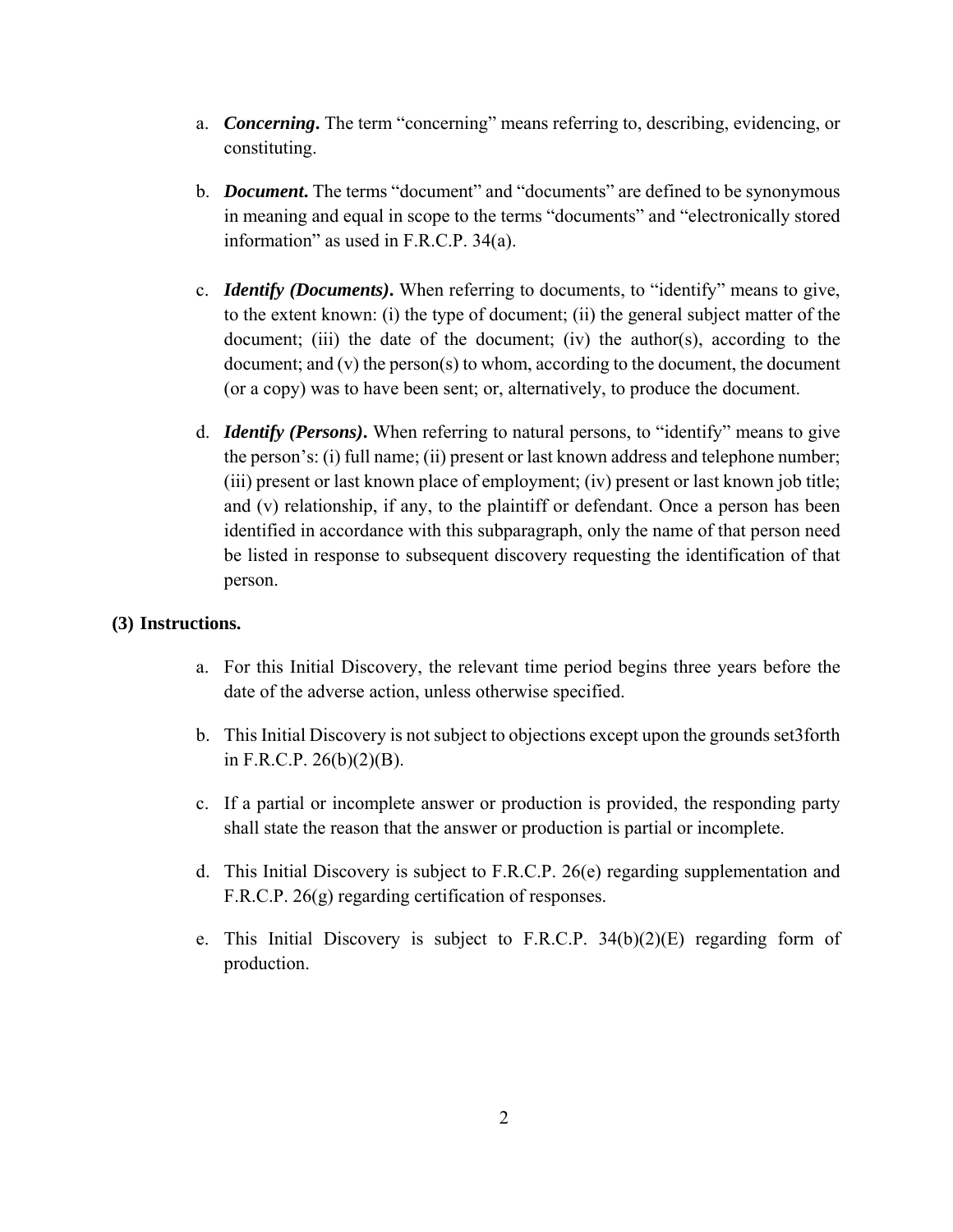# **PART 2: PRODUCTION BY PLAINTIFF.**

## **(1) Timing.**

a. The plaintiff's Initial Discovery will be provided within 30 days after the defendant has submitted a responsive pleading or motion, unless the court rules otherwise.

#### **(2) Documents that Plaintiff must produce to Defendant.**

- a. All communications concerning the factual allegations or claims at issue in this lawsuit between the plaintiff and the defendant.
- b. Claims, lawsuits, administrative charges, and complaints by the plaintiff that rely on any of the same factual allegations or claims as those at issue in this lawsuit.
- c. Documents concerning the formation and termination, if any, of the employment relationship at issue in this lawsuit, irrespective of the relevant time period.
- d. Documents concerning the terms and conditions of the employment relationship at issue in this lawsuit.
- e. Diary, journal, and calendar entries maintained by the plaintiff concerning the factual allegations or claims at issue in this lawsuit.
- f. The plaintiff's current resume(s).
- g. Documents in the possession of the plaintiff concerning claims for unemployment benefits, unless production is prohibited by applicable law.
- h. Documents concerning: (i) communications with potential employers; (ii) job search efforts; and (iii) offer(s) of employment, job description(s), and income and benefits of subsequent employment. The defendant may not contact or subpoena a prospective or current employer to discover information about the plaintiff's claims without first providing the plaintiff 30 days notice and an opportunity to file a motion for a protective order or a motion to quash such subpoena. If such a motion is filed, contact will not be initiated, or the subpoena will not be served until the motion is ruled upon.
- i. Documents concerning the termination of any subsequent employment
- j. Any other document(s) upon which the plaintiff relies to support the plaintiff's claims.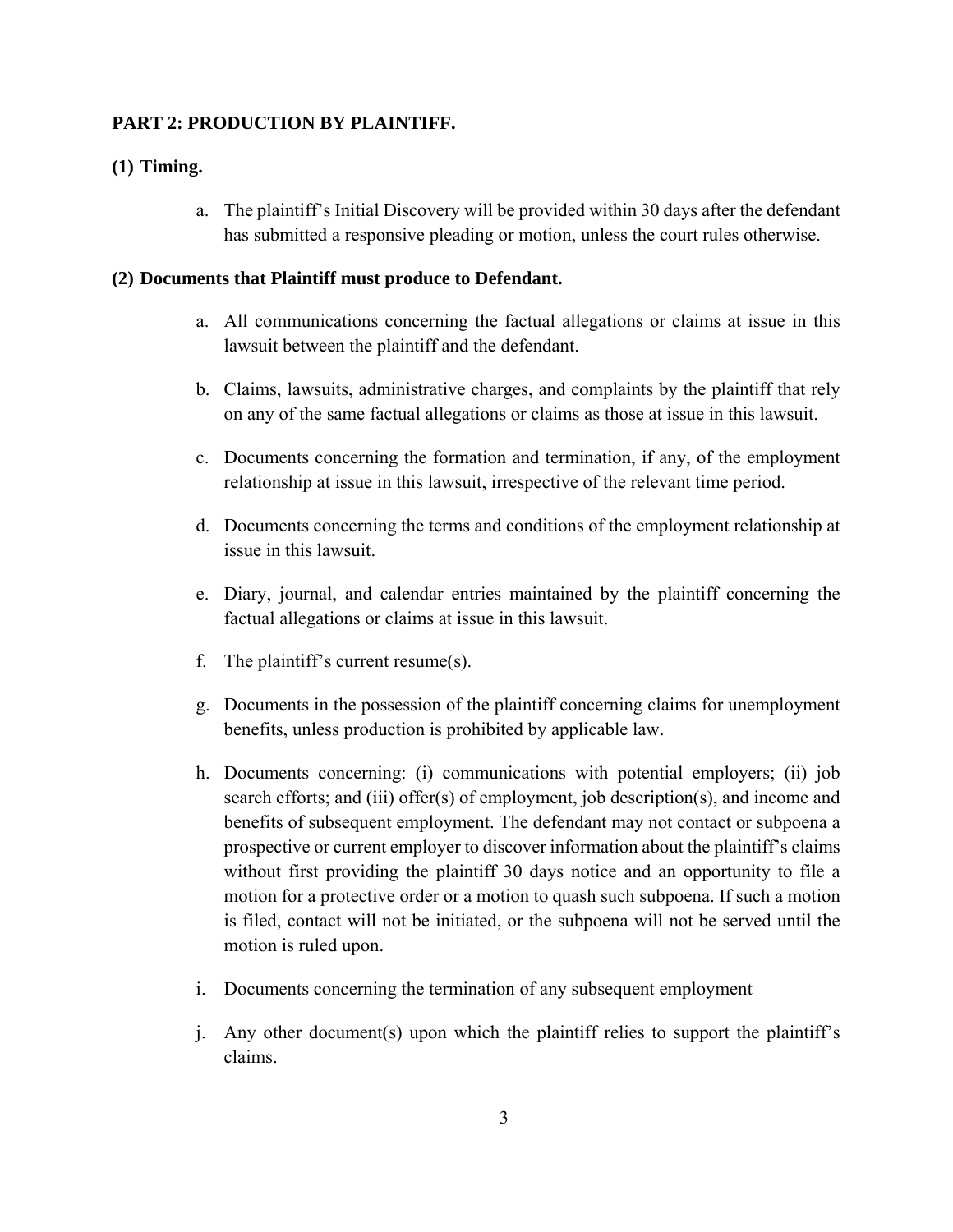## **(3) Information that Plaintiff must produce to Defendant.**

- a. Identify persons the plaintiff believes to have knowledge of the facts concerning the claims or defenses at issue in this lawsuit, and a brief description of that knowledge.
- b. Describe the categories of damages the plaintiff claims.
- c. State whether the plaintiff has applied for disability benefits and/or social security disability benefits after the adverse action, whether any application has been granted, and the nature of the award, if any. Identify any document concerning any such application.

# **PART 3: PRODUCTION BY DEFENDANT.**

# **(1) Timing.**

a. The defendant's Initial Discovery must be provided within 30 days after the defendant has submitted a responsive pleading or motion, unless the court rules otherwise.

### **(2) Documents that Defendant must produce to Plaintiff.**

- a. All communications concerning the factual allegations or claims at issue in this lawsuit among or between:
	- i. The plaintiff and the defendant;
	- ii. The plaintiff's manager(s), and/or supervisor(s), and/or the defendant's human resources representative(s).
- b. Responses to claims, lawsuits, administrative charges, and complaints by the plaintiff that rely upon any of the same factual allegations or claims as those at issue in this lawsuit.
- c. Documents concerning the formation and termination, if any, of the employment relationship at issue in this lawsuit, irrespective of the relevant time period.
- d. The plaintiff's personnel file, in any form, maintained by the defendant, including files concerning the plaintiff maintained by the plaintiff's supervisor(s), manager(s), or the defendant's human resources representative(s), irrespective of the relevant time period.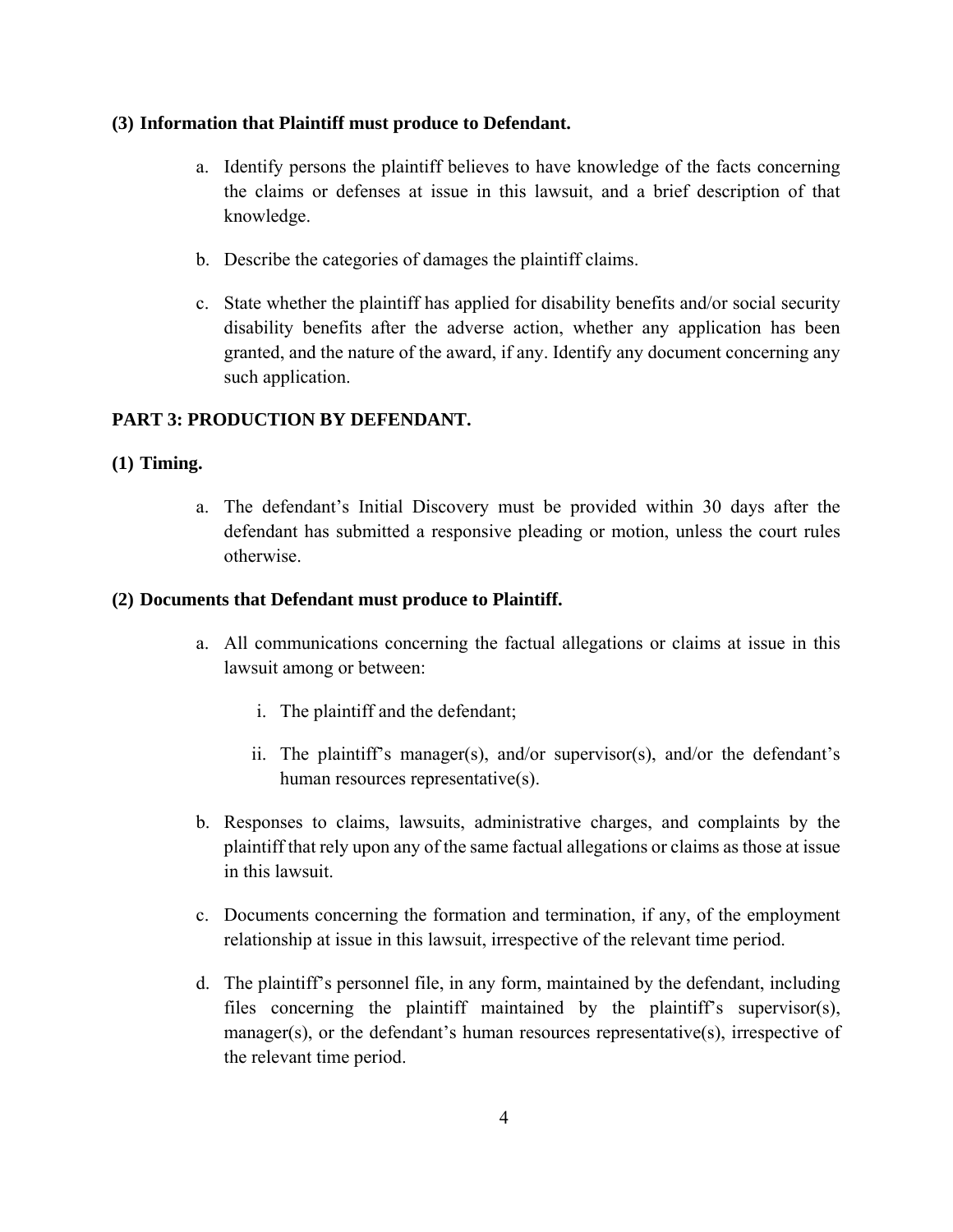- e. The plaintiff's performance evaluations and formal discipline.
- f. Documents relied upon to make the employment decision(s) at issue in this lawsuit.
- g. Workplace policies or guidelines relevant to the adverse action in effect at the time of the adverse action. Depending on the case, those may include policies or guidelines that address:
	- i. Discipline;
	- ii. Termination of employment;
	- iii. Promotion;
	- iv. Discrimination;
	- v. Performance reviews or evaluations;
	- vi. Misconduct;
	- vii. Retaliation; and
	- viii. Nature of the employment relationship.
- h. The table of contents and index of any employee handbook, code of conduct, or policies and procedures manual in effect at the time of the adverse action.
- i. Job description(s) for the position(s) that the plaintiff held.
- j. Documents showing the plaintiff's compensation and benefits. Those normally include retirement plan benefits, fringe benefits, employee benefit summary plan descriptions, and summaries of compensation.
- k. Agreements between the plaintiff and the defendant to waive jury trial rights or to arbitrate disputes.
- l. Documents concerning investigation(s) of any complaint(s) about the plaintiff or made by the plaintiff, if relevant to the plaintiff's factual allegations or claims a tissue in this lawsuit and not otherwise privileged.
- m. Documents in the possession of the defendant and/or the defendant's agent(s)concerning claims for unemployment benefits unless production is prohibited by applicable law.
- n. Any other document(s) upon which the defendant relies to support the defenses, affirmative defenses, and counterclaims, including any other document(s)describing the reasons for the adverse action.

# **(3) Information that Defendant must produce to Plaintiff.**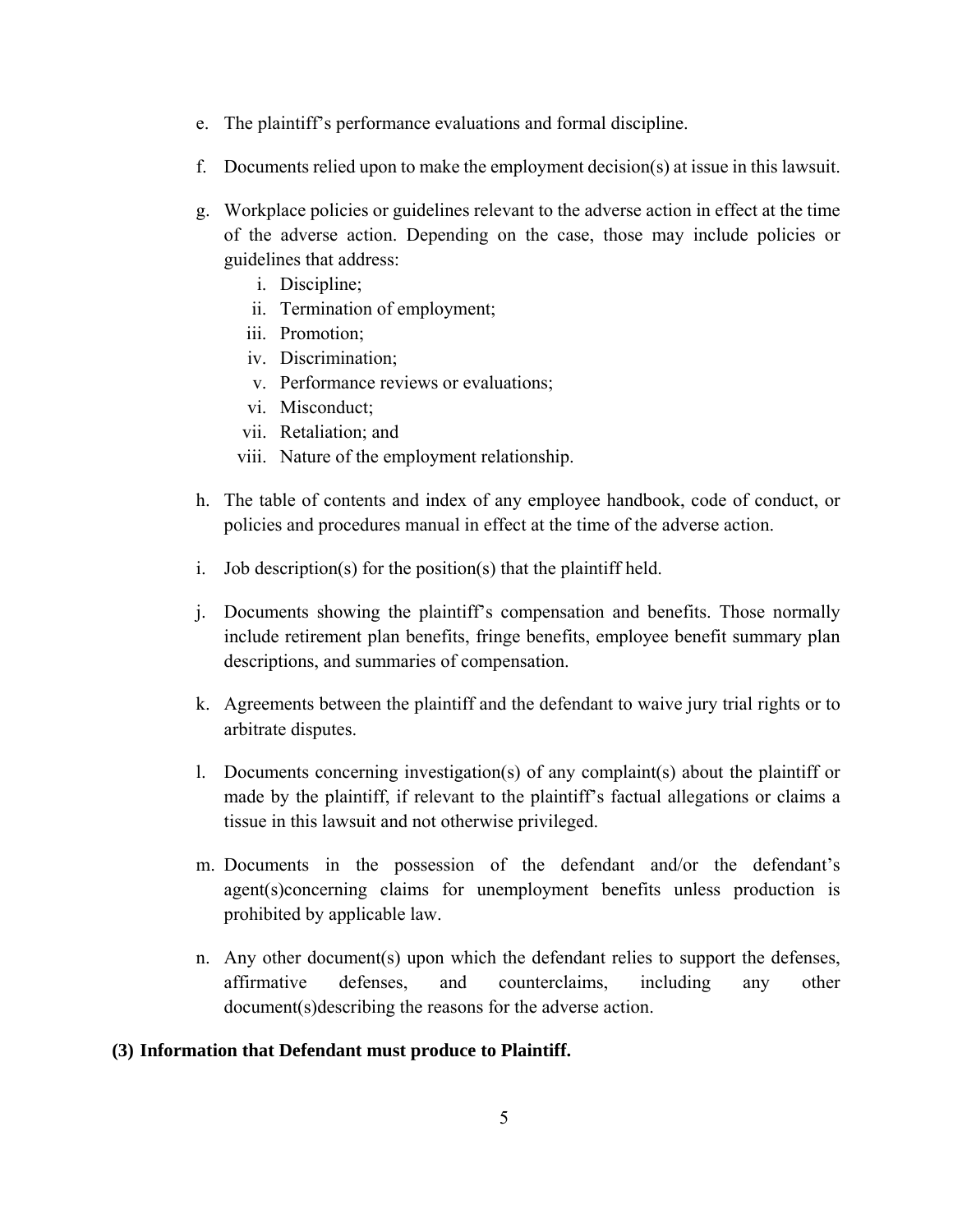- a. Identify the plaintiff's supervisor(s) and/or manager(s)
- b. Identify person(s) presently known to the defendant who were involved in making the decision to take the adverse action.
- c. Identify persons the defendant believes to have knowledge of the facts concerning the claims or defenses at issue in this lawsuit, and a brief description of that knowledge.
- d. State whether the plaintiff has applied for disability benefits and/or social security disability benefits after the adverse action. State whether the defendant has provided information to any third party concerning the application(s). Identify any documents concerning any such application or any such information provided to a third party.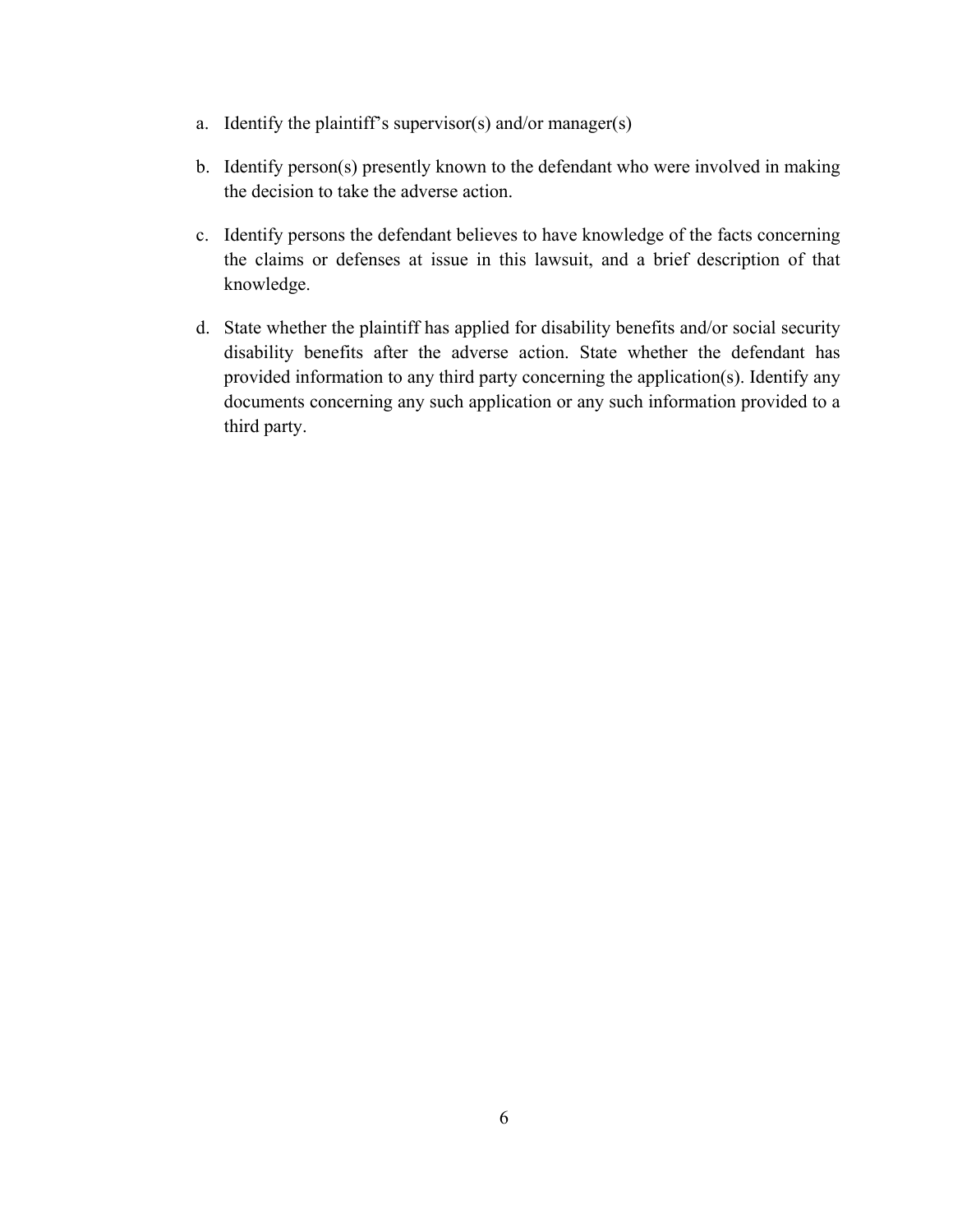The Initial Discovery Protocols for Employment Cases Alleging Adverse Action are designed to achieve the goal of more efficient and targeted discovery. If a protective order will be entered in a case to which the Initial Discovery Protocols applies, immediate entry of the order will allow the parties to commence discovery without delay. In furtherance of that goal, the Employment Protocols Committee offers the following Model Protective Order. Recognizing that the decision to enter a protective order, as well as the parameters of any such order, rests within the Court's sound discretion and is subject to local practice, the following provisions are options from which the Court might select.

#### **MODEL PROTECTIVE ORDER**

It is hereby ordered by the Court that the following restrictions and procedures shall apply to certain information, documents and excerpts from documents supplied by the parties to each other in response to discovery requests:

- 1. □ Counsel for any party may designate any document, information contained in a document, information revealed in an interrogatory response or information revealed during a deposition as confidential if counsel determines, in good faith, that such designation is necessary to protect the interests of the client. Information and documents designated by a party as confidential will be stamped "CONFIDENTIAL." "Confidential" information or documents may be referred to collectively as "confidential information."
- 2. □ Unless ordered by the Court, or otherwise provided for herein, the Confidential Information disclosed will be held and used by the person receiving such information solely for use in connection with the above-captioned action.
- 3.  $\Box$  In the event a party challenges another party's confidential designation, counsel shall make a good faith effort to resolve the dispute, and in the absence of a resolution, the challenging party may thereafter seek resolution by the Court. Nothing in this Protective Order constitutes an admission by any party that Confidential Information disclosed in this case is relevant or admissible. Each party specifically reserves the right to object to the use or admissibility of all Confidential Information disclosed, in accordance with applicable law and Court rules.
- 4. □ Information or documents designated as "confidential" shall not be disclosed to any person, except:
	- a. □ The requesting party and counsel, including in-house counsel;
	- b. □ Employees of such counsel assigned to and necessary to assist in the litigation;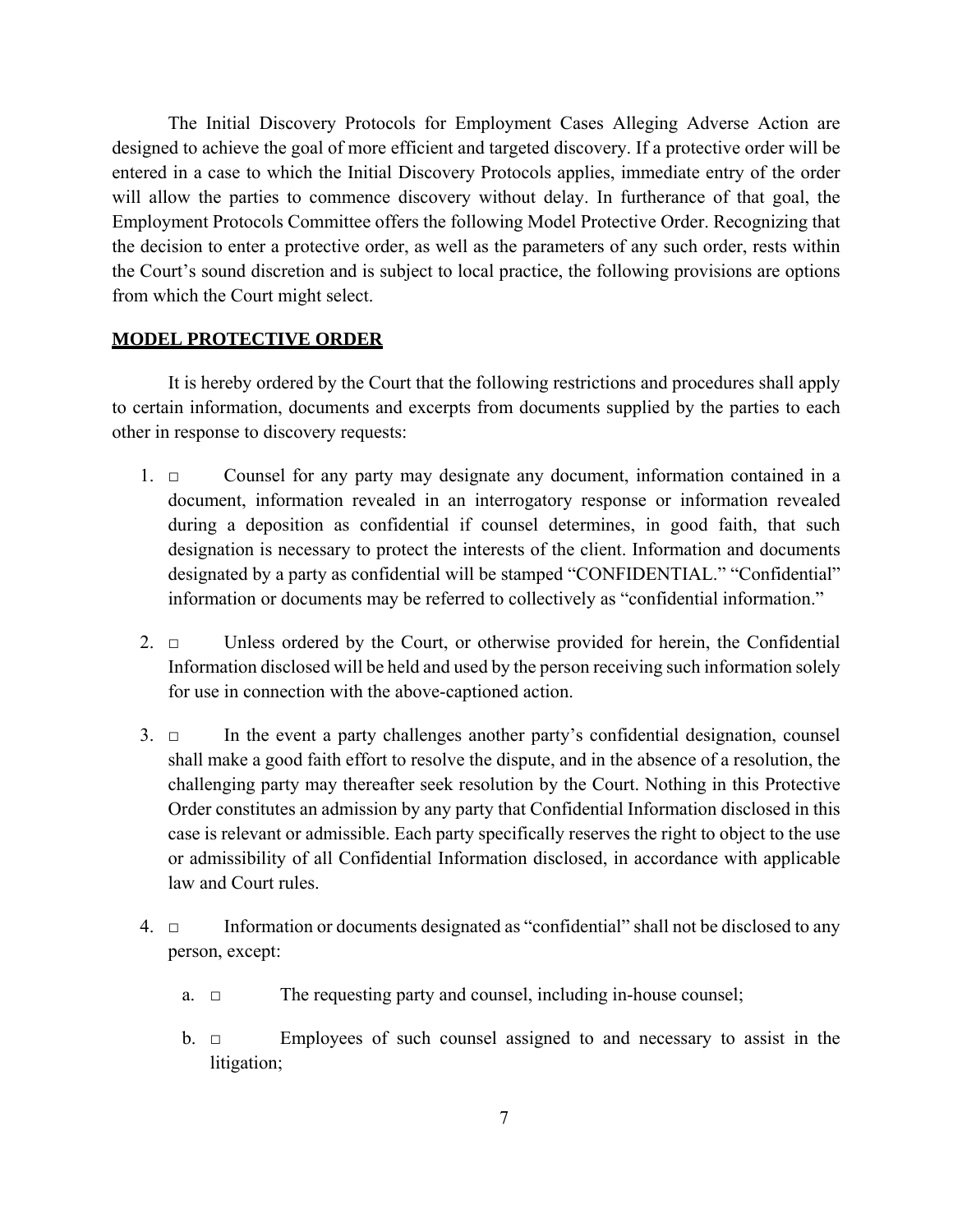- c. □ Consultants or experts assisting in the prosecution or defense of the matter, to the extent deemed necessary by counsel;
- d.  $\Box$  Any person from whom testimony is taken or is to be taken in these actions, except that such a person may only be shown that Confidential Information during and in preparation for his/her testimony and may not retain the Confidential Information; and
- e. □ The Court (including any clerk, stenographer, or other person having access to any Confidential Information by virtue of his or her position with the Court) or the jury at trial or as exhibits to motions.
- 5. □ Prior to disclosing or displaying the Confidential Information to any person, counsel shall:
	- a. □ inform the person of the confidential nature of the information or documents; and
	- b. □ inform the person that this Court has enjoined the use of the information or documents by him/her for any purpose other than this litigation and has enjoined the disclosure of that information or documents to any other person.
- 6.  $\Box$  The Confidential Information may be displayed to and discussed with the persons identified in Paragraphs 4(c) and (d) only on the condition that prior to any such display or discussion, each such person shall be asked to sign an agreement to be bound by this Order in the form attached hereto as Exhibit A. In the event the person refuses to sign an agreement in the form attached as Exhibit A, the party desiring to disclose the Confidential Information may seek relief from the Court.
- 7. □ The disclosure of a document or information without designating it as "confidential" does not constitute a waive the right to designate such document or information as Confidential Information provided that the material is designated pursuant to the procedures set forth herein no later than that latter of fourteen (14) days after the close of discovery or fourteen (14) days after the document or information's production. If so designated, the document or information shall thenceforth be treated as Confidential Information subject to all the terms of this Stipulation and Order.
- 8. □ All information subject to confidential treatment in accordance with the terms of this Stipulation and Order that is filed with the Court, and any pleadings, motions or other papers filed with the Court disclosing any Confidential Information, must be filed under seal to the extent permitted by law (including without limitation any applicable rules of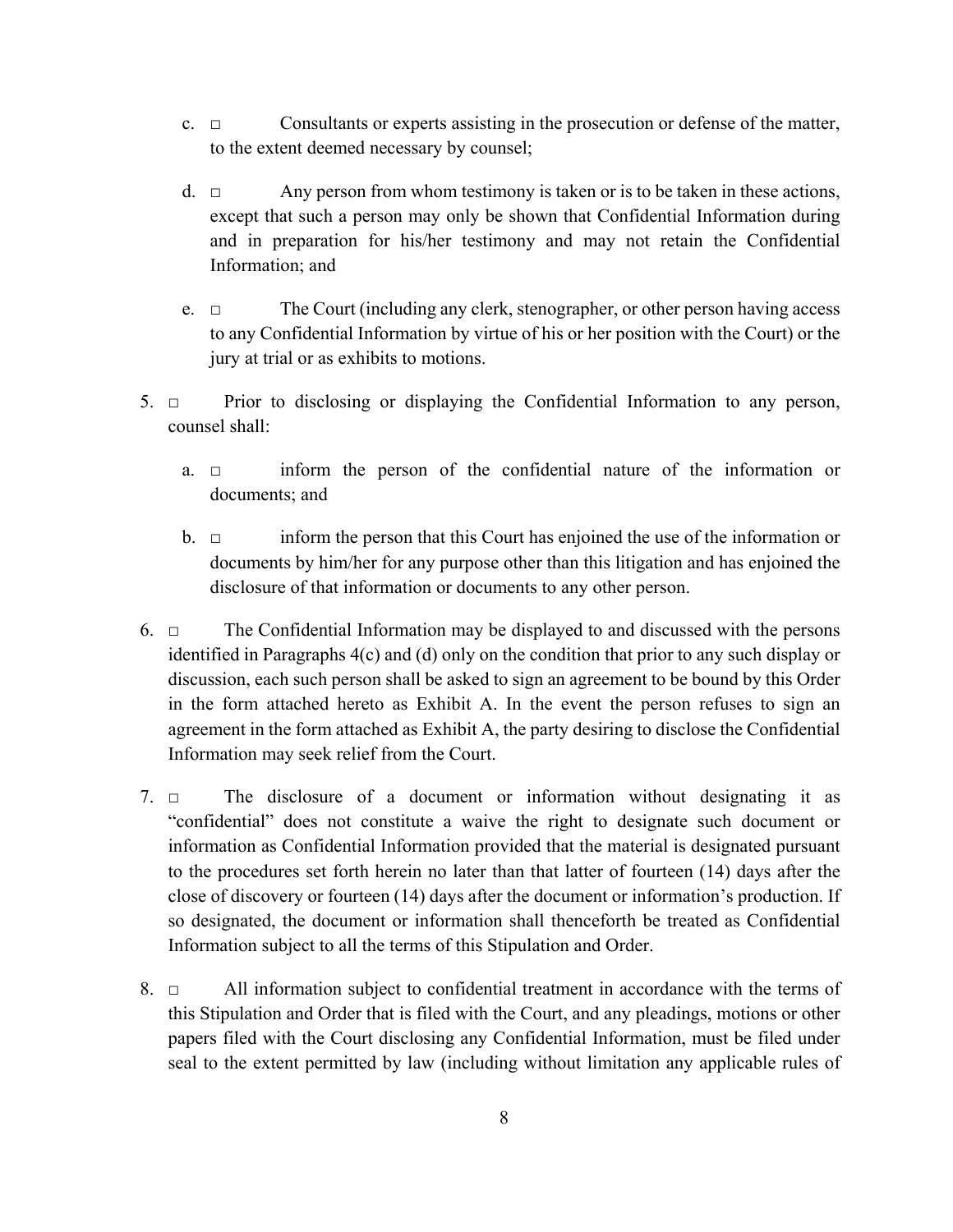court) and kept under seal until further order of the Court. To the extent the Court requires any further act by the parties as a precondition to the filing of documents underseal (beyond the submission of this Stipulation and Order Regarding Confidential Information), it is the obligation of the producing party of the documents to be filed with the Court to satisfy any such precondition. When possible, only confidential portions of filings with the Court are to be filed under seal

9.  $\Box$  At the conclusion of litigation, the Confidential Information and any copies thereof shall be promptly (and in no event later than thirty (30) days after entry of final judgment no longer subject to further appeal) returned to the producing party or certified as destroyed, except that the parties' counsel are permitted to retain their working files on the condition that those files will remain confidential.

The foregoing is without prejudice to the right of any party to apply to the Court for any further Protective Order relating to confidential information, to object to the production of documents or information, to apply to the Court for an order compelling production of documents or information, or to seek modification of this Order. This Order may have been forced by either party and any violation may result in the imposition of sanctions by the Court.